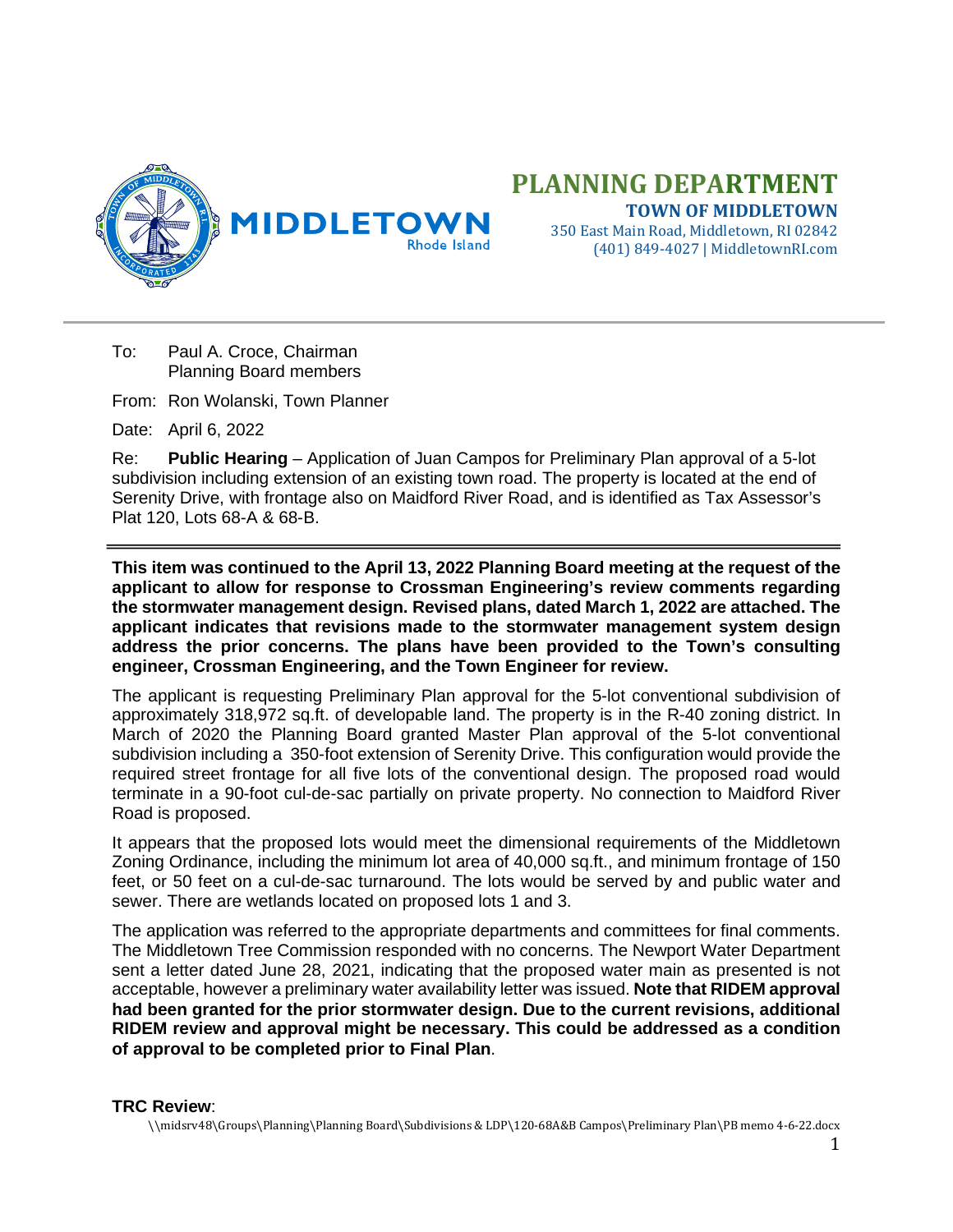The TRC reviewed the application on September 1<sup>st</sup> and November 5th, 2021. Following its review, the TRC voted to provide a positive recommendation to the Planning Board. Following are the conditions of approval recommended by the TRC at that time, all of which have since been addressed by the applicant:

- 1. Prior to Final Plan approval, calculations relative to the stability of the stormwater detention pond berm design shall be provided, subject to approval by the Town Engineer.
- 2. Prior to Final Plan approval the applicant shall submit a redesign of the detention basin to demonstrate the ability for groundwater recharge or request a waiver of the recharge requirement from the Planning Board.
- 3. Prior to Final Plan approval, the applicant shall secure approval from the Town Council to abandon portions of the Serenity Drive right-of-way, unless a revised plan is submitted demonstrating that abandonment is not necessary.
- 4. Prior to Final Plan approval, the plan shall be revised to show the relocation of the proposed new fire hydrant to a location near the lot line between proposed lots 1 and 2.

## **Recommended conditions of approval:**

- 1. Prior to Final Plan application, the latest revised plans shall be submitted to RIDEM for review and approval, and a copy of the revised permit, if applicable, shall be submitted to the Planning Department with the Final Plan application.
- 2. Prior to Final Plan approval, the final stormwater management plan design must be approved by the Town Engineer.
- 3. Prior to final plan approval, payment of development plan review fees must be submitted.
- 4. Prior to final plan approval, a landscape maintenance plan including a schedule of initial and ongoing activities to be undertaken by the property owner, homeowners association or other appropriate party if a landscape plan is proposed, as required by [§523 .](http://library.amlegal.com/nxt/gateway.dll/Rhode%20Island/middletown_ri/appendixasubdivisionregulations?f=templates$fn=default.htm$3.0$vid=amlegal:middletown_ri$anc=JD_App.A.Sec.509)
- 5. Prior to final plan approval, all legal documents, such as sewer easements, stormwater maintenance easements, and HOA bylaws and covenants must be reviewed and approved by the Town Solicitor and other Town staff as applicable.

**Required findings** (Subdivision rules and regulations section 403):

The following is a list of the required findings the Board must make in approving a subdivision. The Board should make its own conclusions as to the consistency of the plan with these findings.

- 1. The proposed development is consistent with the comprehensive community plan and/or has satisfactorily addressed the issues where there may be inconsistencies;
- 2. The proposed development is in compliance with the standards and provisions of the Town Zoning Ordinance
- 3. There will be no significant negative environmental impacts from the proposed development as shown on the final plan, with all required conditions of approval;
- *4.* The subdivision, as proposed, will not result in the creation of individual lots with such physical constraints to development that building on those lots according to pertinent regulations and building standards would be impracticable. (See definition of Buildable lot). Lots with such physical constraints to development may be created only if identified as permanent open space or permanently reserved for a public purpose on the approved, recorded plans;